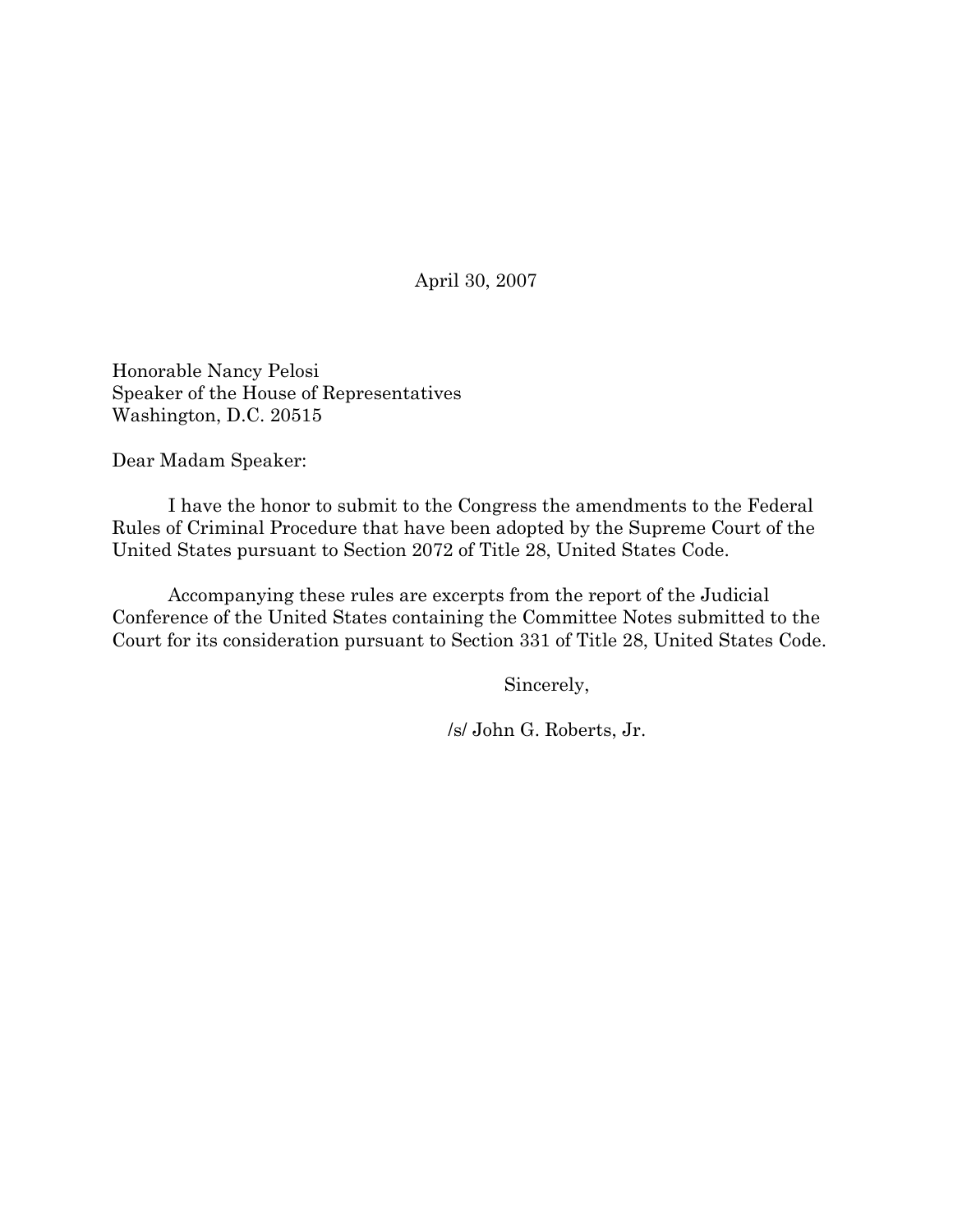April 30, 2007

Honorable Dick Cheney President, United States Senate Washington, D.C. 20510

Dear Mr. President:

I have the honor to submit to the Congress the amendments to the Federal Rules of Criminal Procedure that have been adopted by the Supreme Court of the United States pursuant to Section 2072 of Title 28, United States Code.

Accompanying these rules are excerpts from the report of the Judicial Conference of the United States containing the Committee Notes submitted to the Court for its consideration pursuant to Section 331 of Title 28, United States Code.

Sincerely,

/s/ John G. Roberts, Jr.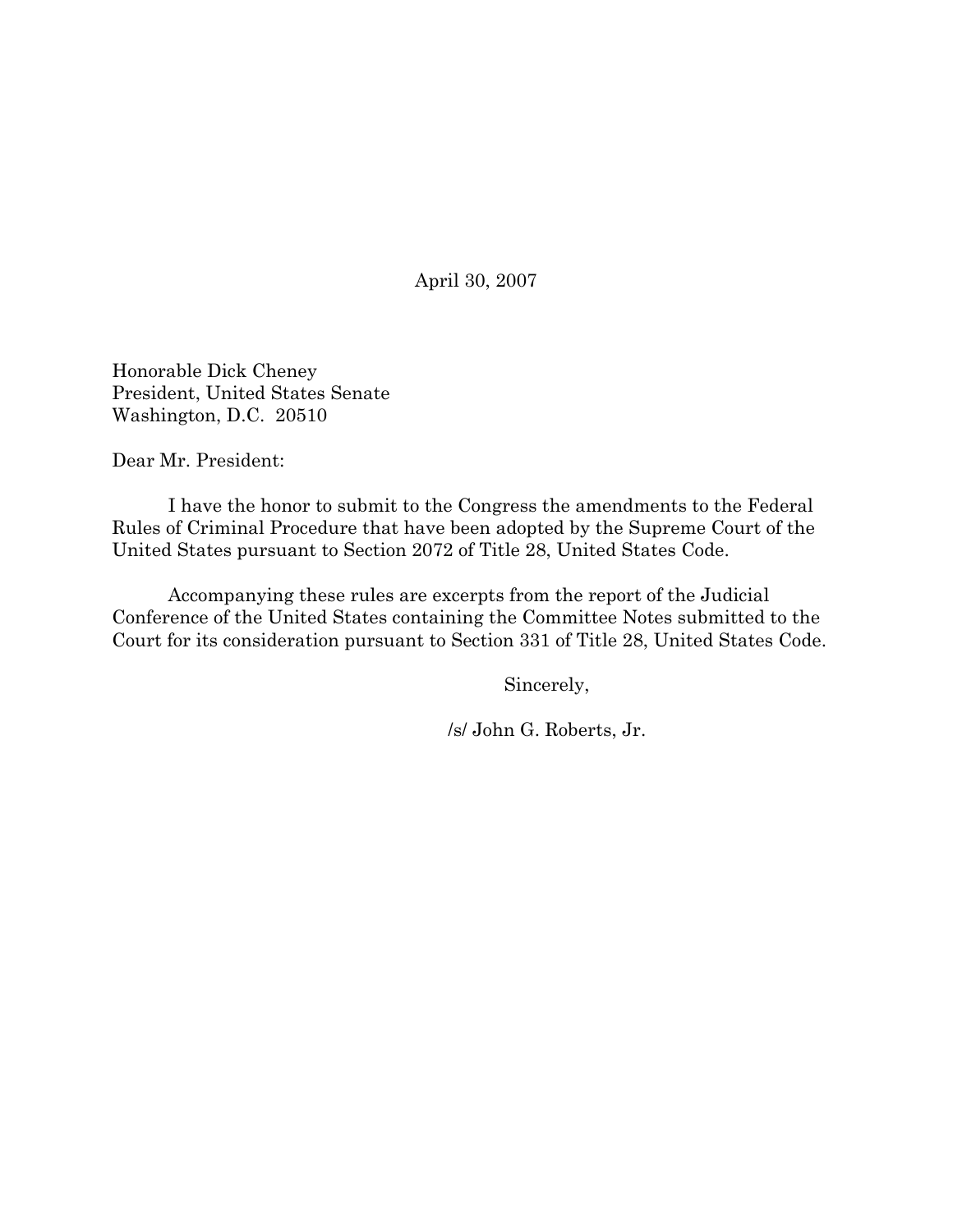April 30, 2007

# SUPREME COURT OF THE UNITED STATES

## ORDERED:

1. That the Federal Rules of Criminal Procedure be, and they hereby are, amended by including therein amendments to Criminal Rules 11, 32, 35, 45, and new Rule 49.1.

2. That the Model Form for Use in 28 U.S.C. § 2254 Cases Involving a Rule 9 Issue under Section 2254 of Title 28, United States Code, be, and hereby is, abrogated.

 $[See infra., pp. __ __.]$ 

3. That the foregoing amendments to the Federal Rules of Criminal Procedure shall take effect on December 1, 2007, and shall govern in all proceedings thereafter commenced and, insofar as just and practicable, all proceedings then pending.

4. That the CHIEF JUSTICE be, and hereby is, authorized to transmit to the Congress the foregoing amendments to the Federal Rules of Criminal Procedure in accordance with the provisions of Section 2072 of Title 28, United States Code.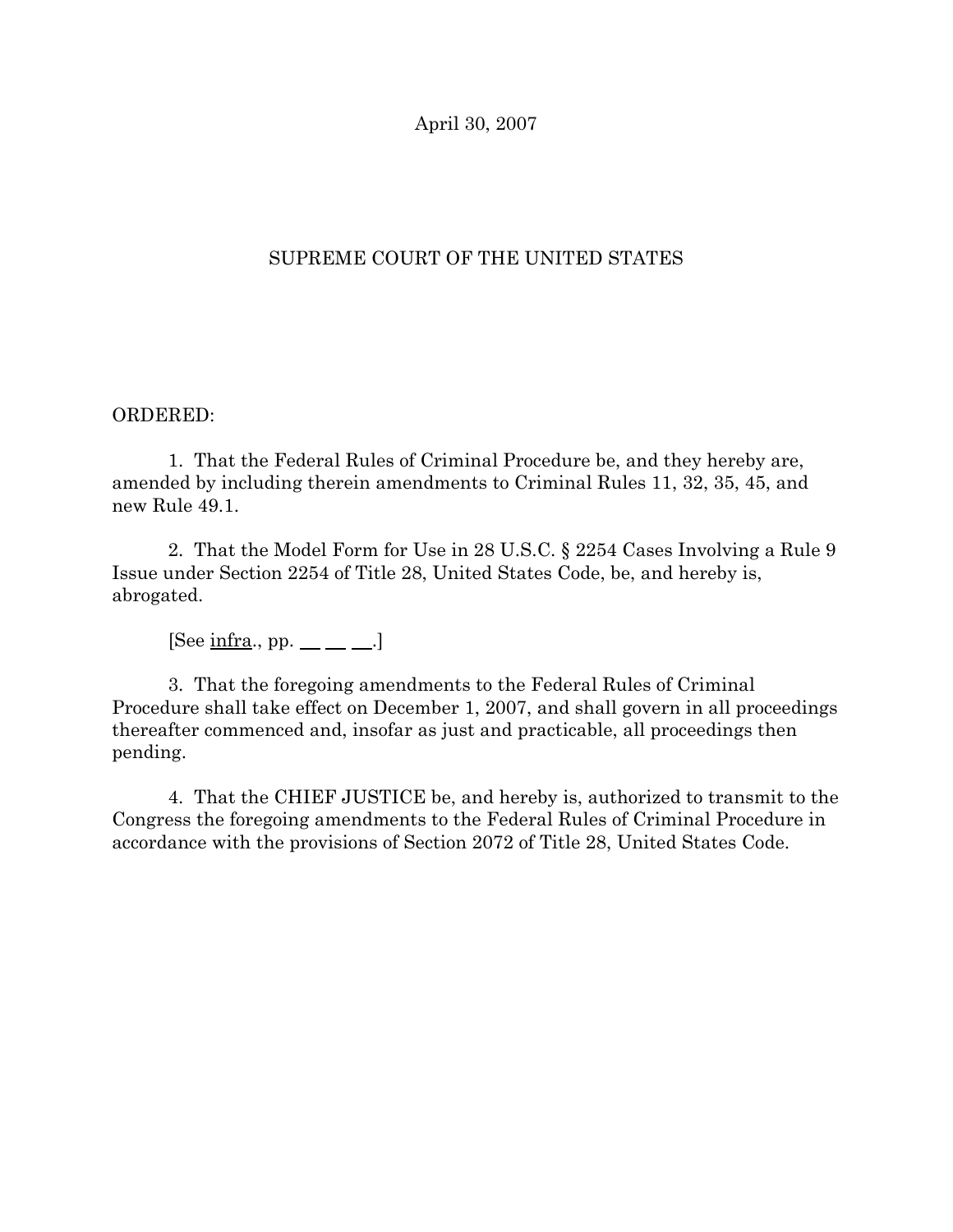## **AMENDMENTS TO THE FEDERAL RULES OF CRIMINAL PROCEDURE**

**Rule 11. Pleas** 

\* \* \* \* \*

- **(b) Considering and Accepting a Guilty or Nolo Contendere Plea.** 
	- **(1)** *Advising and Questioning the Defendant***.**

Before the court accepts a plea of guilty or nolo contendere, the defendant may be placed under oath, and the court must address the defendant personally in open court. During this address, the court must inform the defendant of, and determine that the defendant understands, the following:

\* \* \* \* \*

(M) in determining a sentence, the court's obligation to calculate the applicable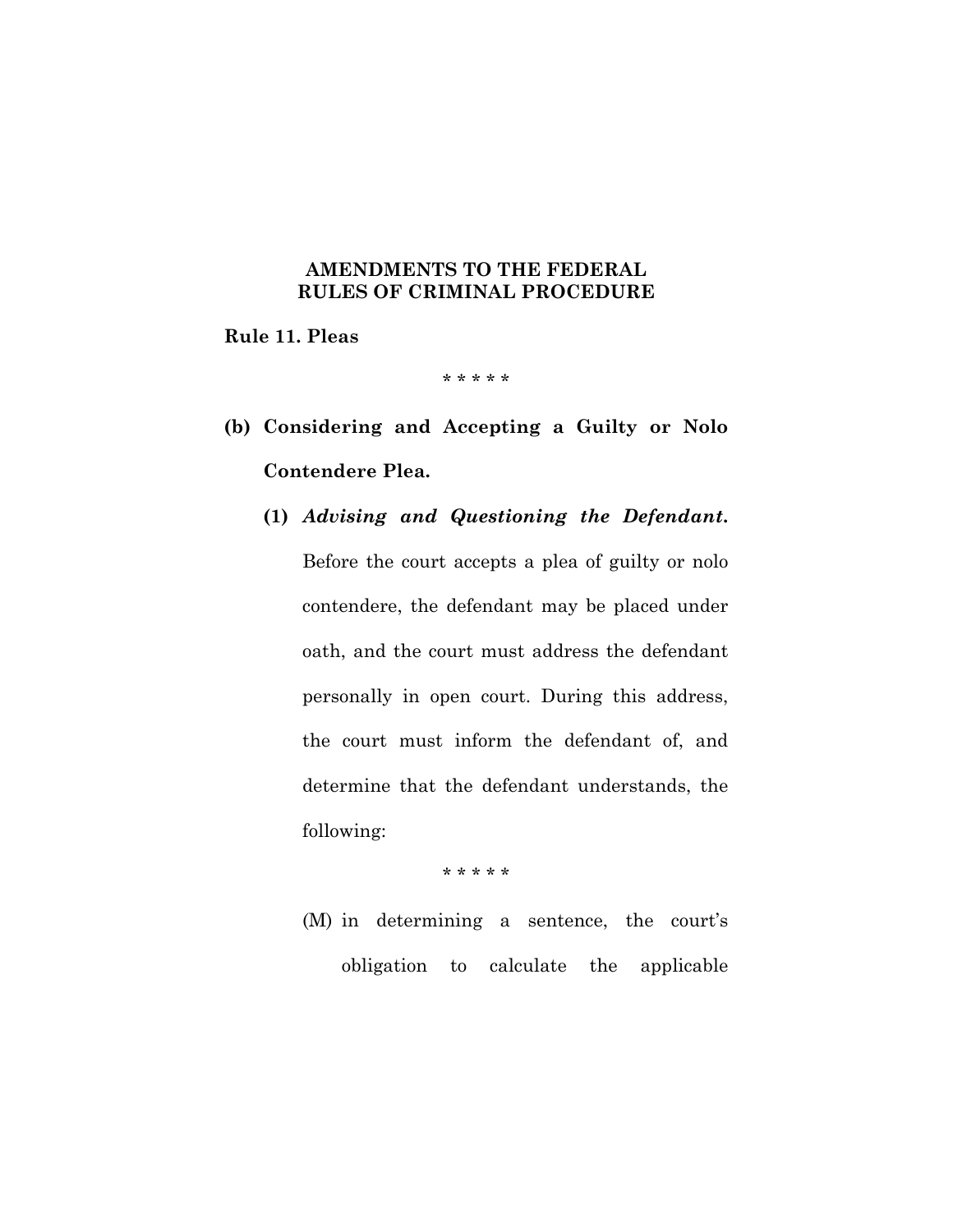sentencing-guideline range and to consider that range, possible departures under the Sentencing Guidelines, and other sentencing factors under 18 U.S.C. § 3553(a); and

\* \* \* \* \*

#### **Rule 32. Sentence and Judgment**

\* \* \* \* \*

- **(d) Presentence Report.** 
	- **(1)** *Applying the Advisory Sentencing Guidelines***.** The presentence report must:
		- (A) identify all applicable guidelines and policy statements of the Sentencing Commission;
		- (B) calculate the defendant's offense level and criminal history category;
		- (C) state the resulting sentencing range and kinds of sentences available;
		- (D) identify any factor relevant to: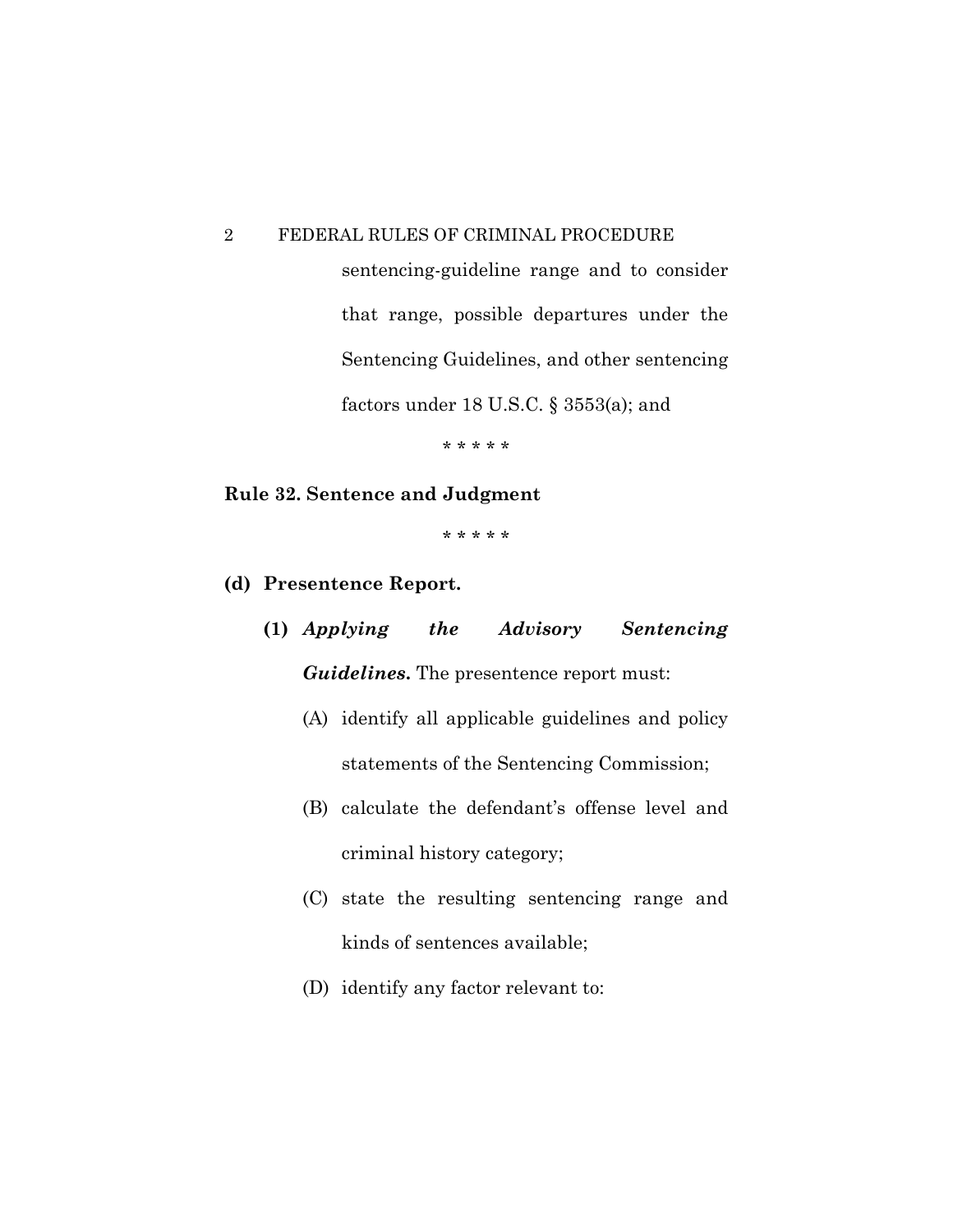- (i) the appropriate kind of sentence, or
- (ii) the appropriate sentence within the applicable sentencing range; and
- (E) identify any basis for departing from the applicable sentencing range.
- **(2)** *Additional Information***.** The presentence report must also contain the following information:
	- (A) the defendant's history and characteristics, including:
		- (i) any prior criminal record;
		- (ii) the defendant's financial condition; and
		- (iii) any circumstances affecting the defendant's behavior that may be helpful in imposing sentence or in correctional treatment;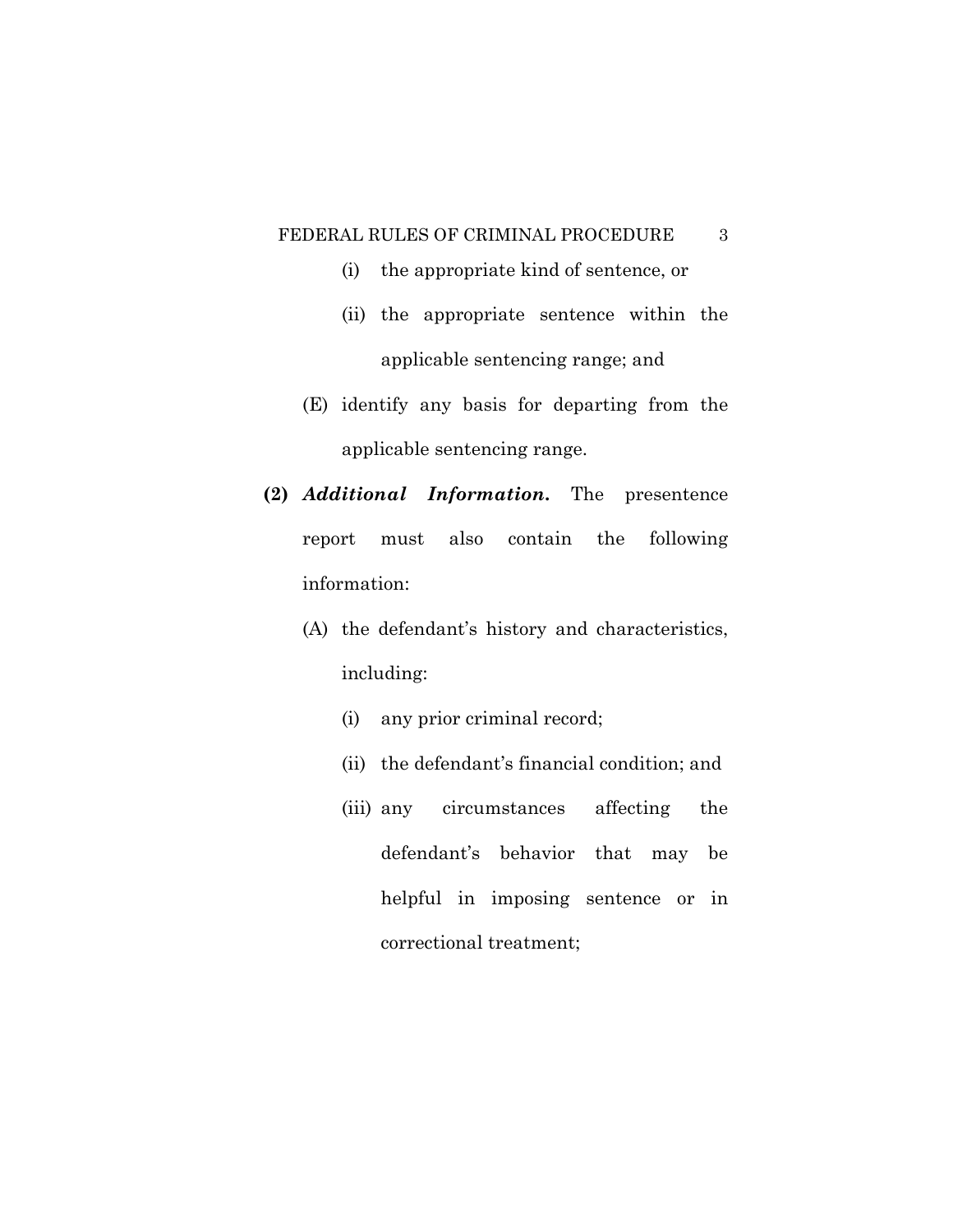- (B) verified information, stated in a nonargumentative style, that assesses the financial, social, psychological, and medical impact on any individual against whom the offense has been committed;
- (C) when appropriate, the nature and extent of nonprison programs and resources available to the defendant;
- (D) when the law provides for restitution, information sufficient for a restitution order;
- (E) if the court orders a study under 18 U.S.C. § 3552(b), any resulting report and recommendation; and
- (F) any other information that the court requires, including information relevant to the factors under 18 U.S.C.  $\S$  3553(a).

\* \* \* \* \*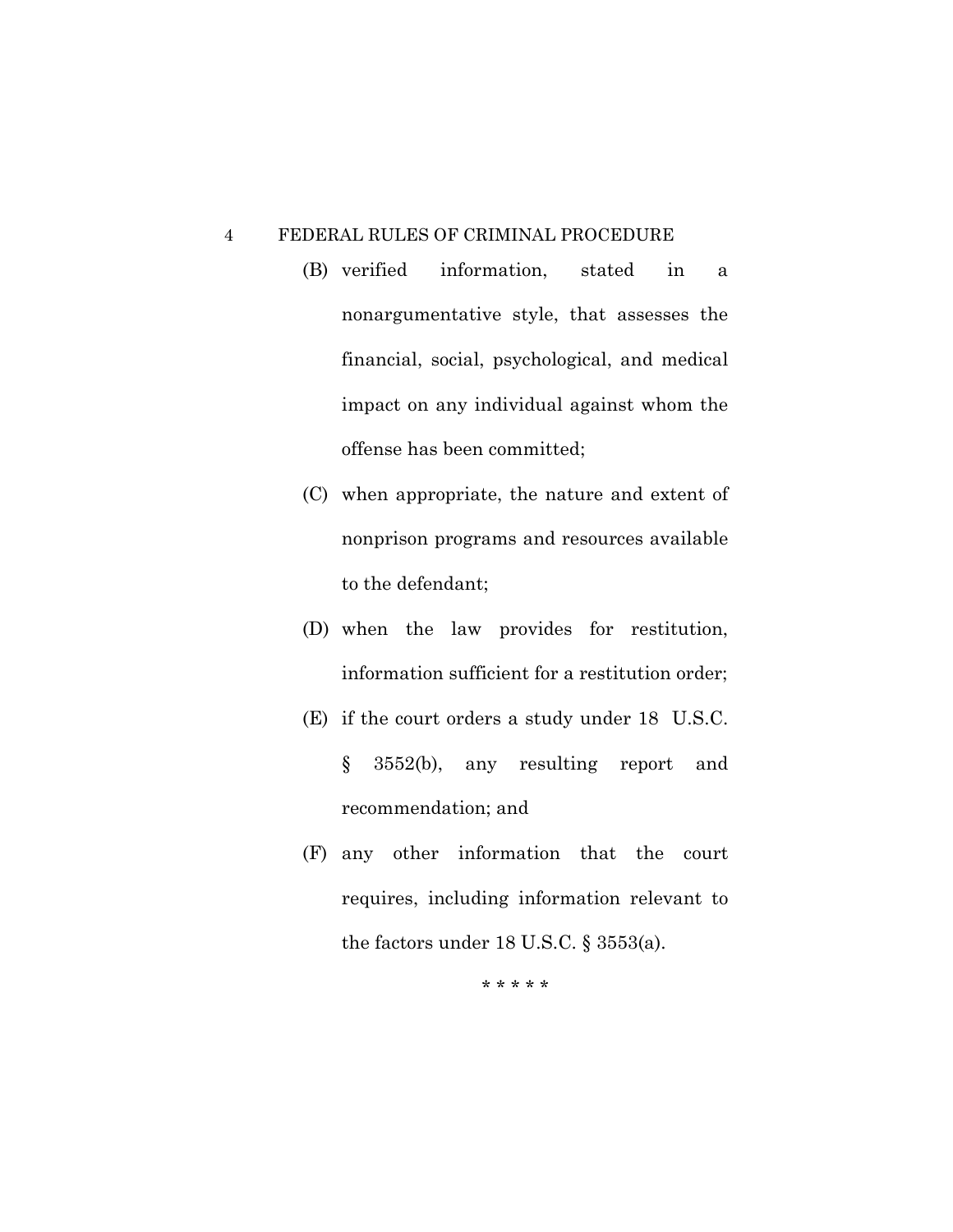#### **Rule 35. Correcting or Reducing a Sentence**

\* \* \* \* \*

- **(b) Reducing a Sentence for Substantial Assistance.** 
	- **(1)** *In General***.** Upon the government's motion made within one year of sentencing, the court may reduce a sentence if the defendant, after sentencing, provided substantial assistance in investigating or prosecuting another person.

\* \* \* \* \*

## **Rule 45. Computing and Extending Time**

\* \* \* \* \*

**(c) Additional Time After Certain Kinds of Service.** 

Whenever a party must or may act within a specified period after service and service is made in the manner provided under Federal Rule of Civil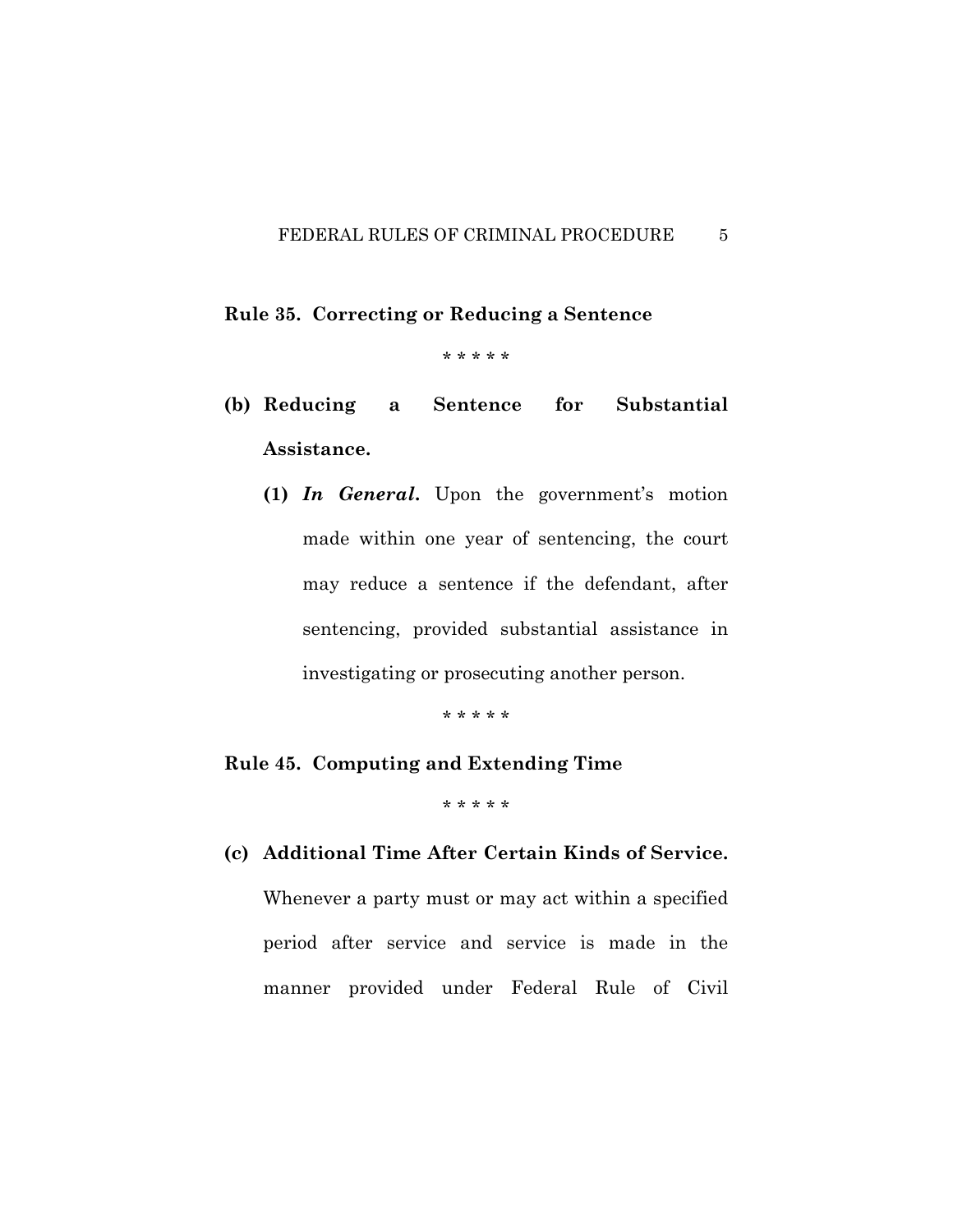Procedure  $5(b)(2)(B)$ , (C), or (D), 3 days are added after the period would otherwise expire under subdivision (a).

## **Rule 49.1. Privacy Protection For Filings Made with the Court**

- **(a) Redacted Filings.** Unless the court orders otherwise, in an electronic or paper filing with the court that contains an individual's social-security number, taxpayer-identification number, or birth date, the name of an individual known to be a minor, a financial-account number, or the home address of an individual, a party or nonparty making the filing may include only:
	- **(1)** the last four digits of the social-security number and taxpayer-identification number;
	- **(2)** the year of the individual's birth;
	- **(3)** the minor's initials;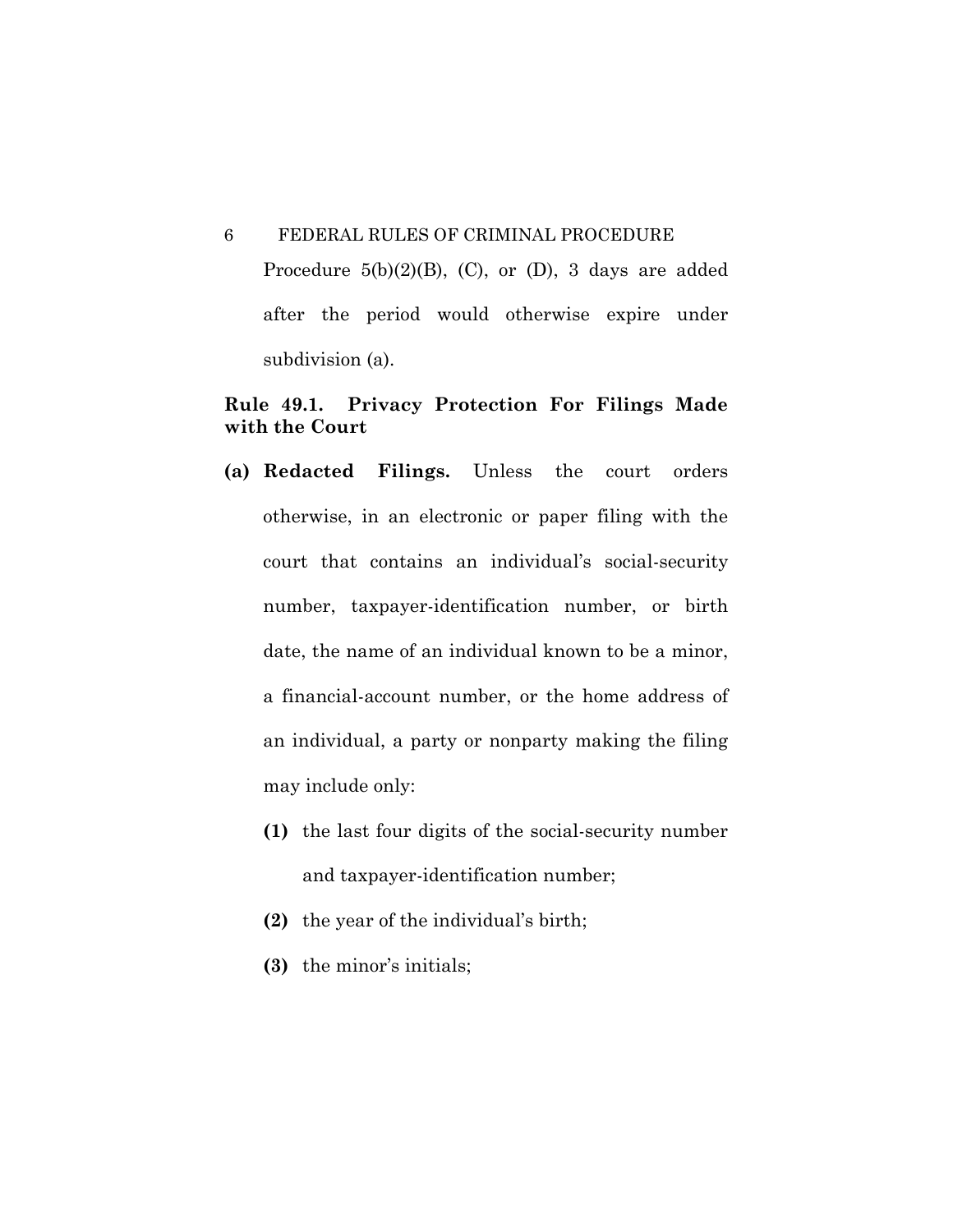- **(4)** the last four digits of the financial-account number; and
- **(5)** the city and state of the home address.
- **(b) Exemptions from the Redaction Requirement.**  The redaction requirement does not apply to the following:
	- **(1)** a financial-account number or real property address that identifies the property allegedly subject to forfeiture in a forfeiture proceeding;
	- **(2)** the record of an administrative or agency proceeding;
	- **(3)** the official record of a state-court proceeding;
	- **(4)** the record of a court or tribunal, if that record was not subject to the redaction requirement when originally filed;
	- **(5)** a filing covered by Rule 49.1(d);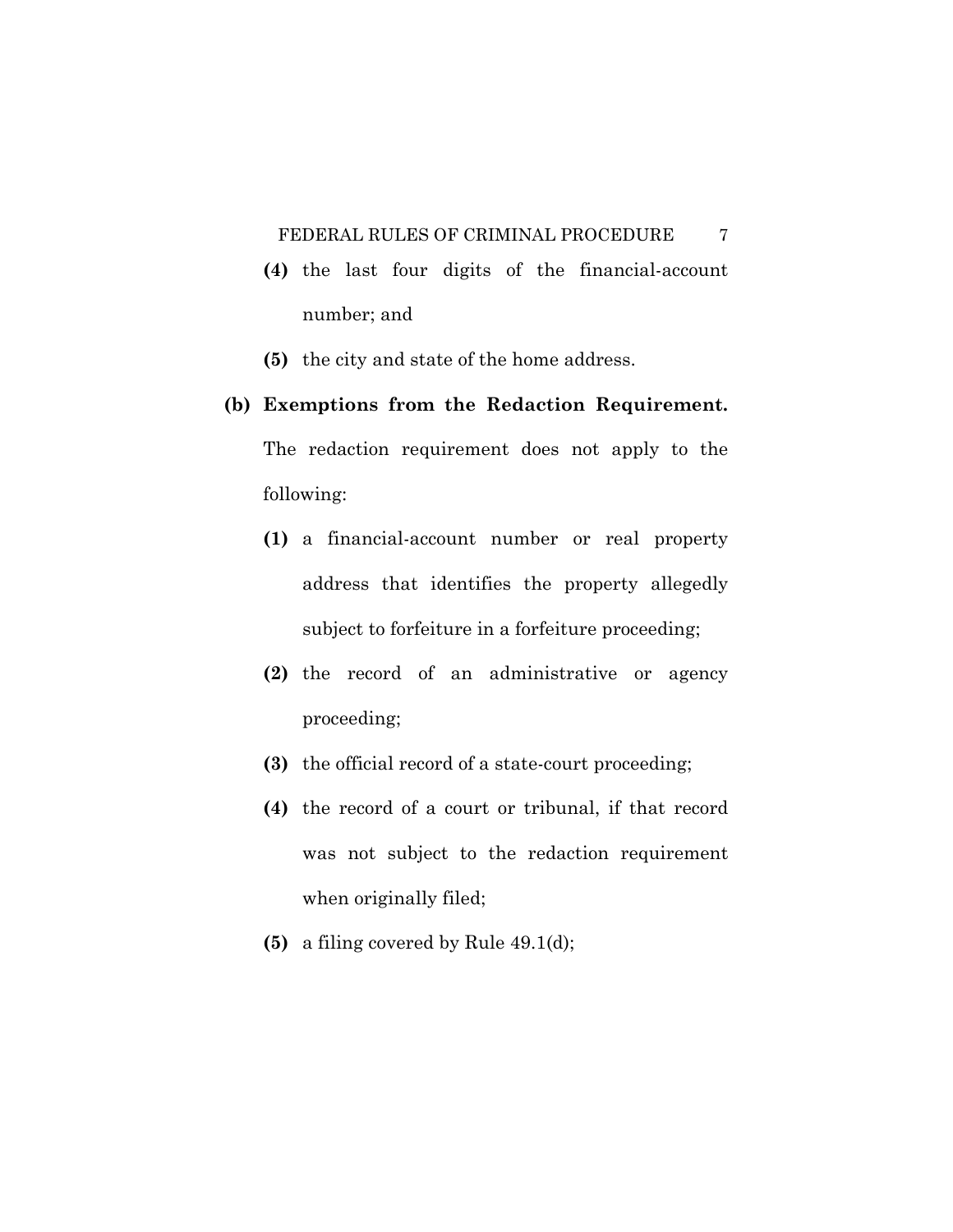- **(6)** a pro se filing in an action brought under 28 U.S.C. §§ 2241, 2254, or 2255;
- **(7)** a court filing that is related to a criminal matter or investigation and that is prepared before the filing of a criminal charge or is not filed as part of any docketed criminal case;
- **(8)** an arrest or search warrant; and
- **(9)** a charging document and an affidavit filed in support of any charging document.
- **(c) Immigration Cases.** A filing in an action brought under 28 U.S.C. § 2241 that relates to the petitioner's immigration rights is governed by Federal Rule of Civil Procedure 5.2.
- **(d) Filings Made Under Seal.** The court may order that a filing be made under seal without redaction. The court may later unseal the filing or order the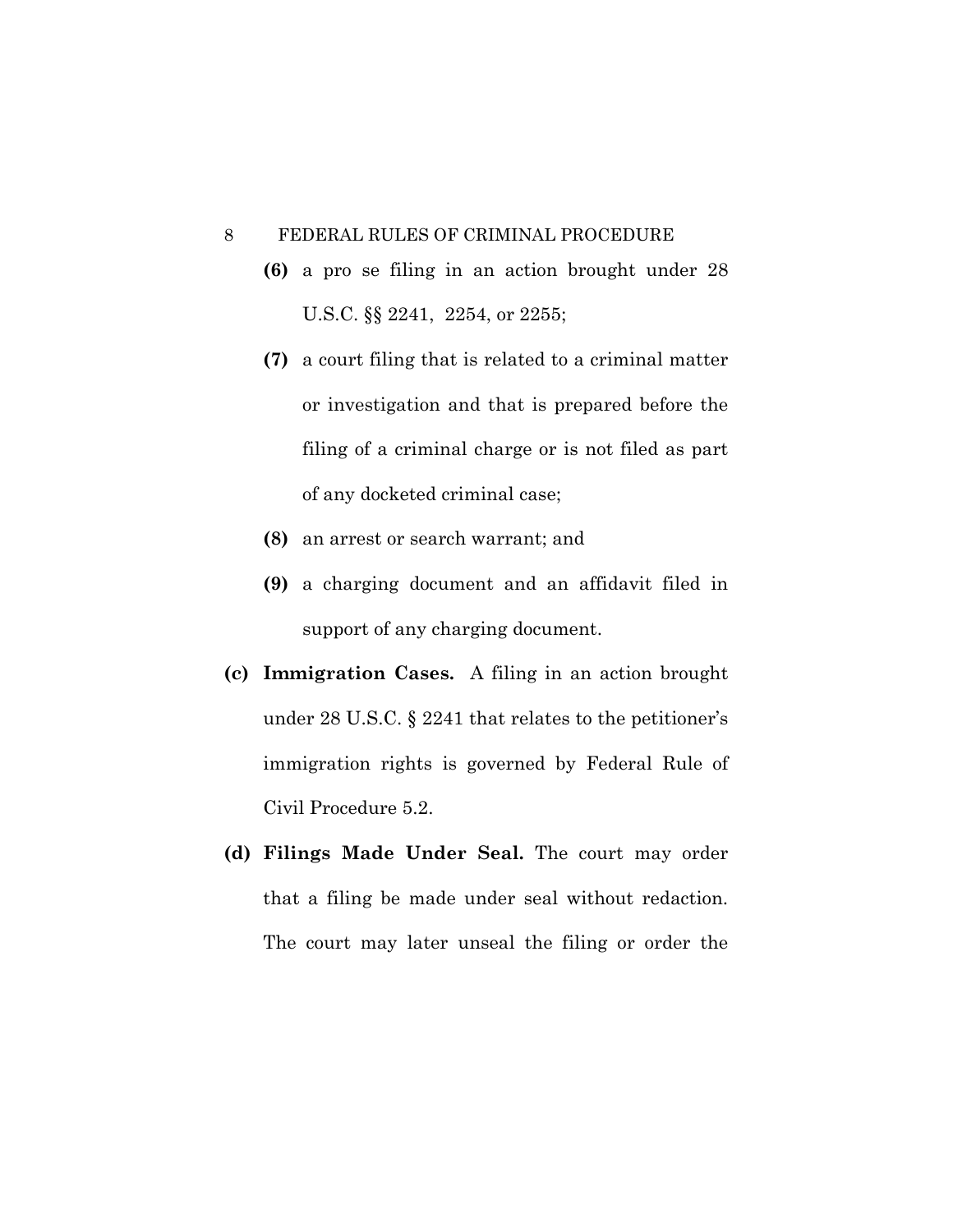FEDERAL RULES OF CRIMINAL PROCEDURE 9 person who made the filing to file a redacted version for the public record.

- **(e) Protective Orders.** For good cause, the court may by order in a case:
	- **(1)** require redaction of additional information; or
	- **(2)** limit or prohibit a nonparty's remote electronic access to a document filed with the court.

**(f) Option for Additional Unredacted Filing Under Seal.** A person making a redacted filing may also file an unredacted copy under seal. The court must retain the unredacted copy as part of the record.

**(g) Option for Filing a Reference List.** A filing that contains redacted information may be filed together with a reference list that identifies each item of redacted information and specifies an appropriate identifier that uniquely corresponds to each item listed. The list must be filed under seal and may be